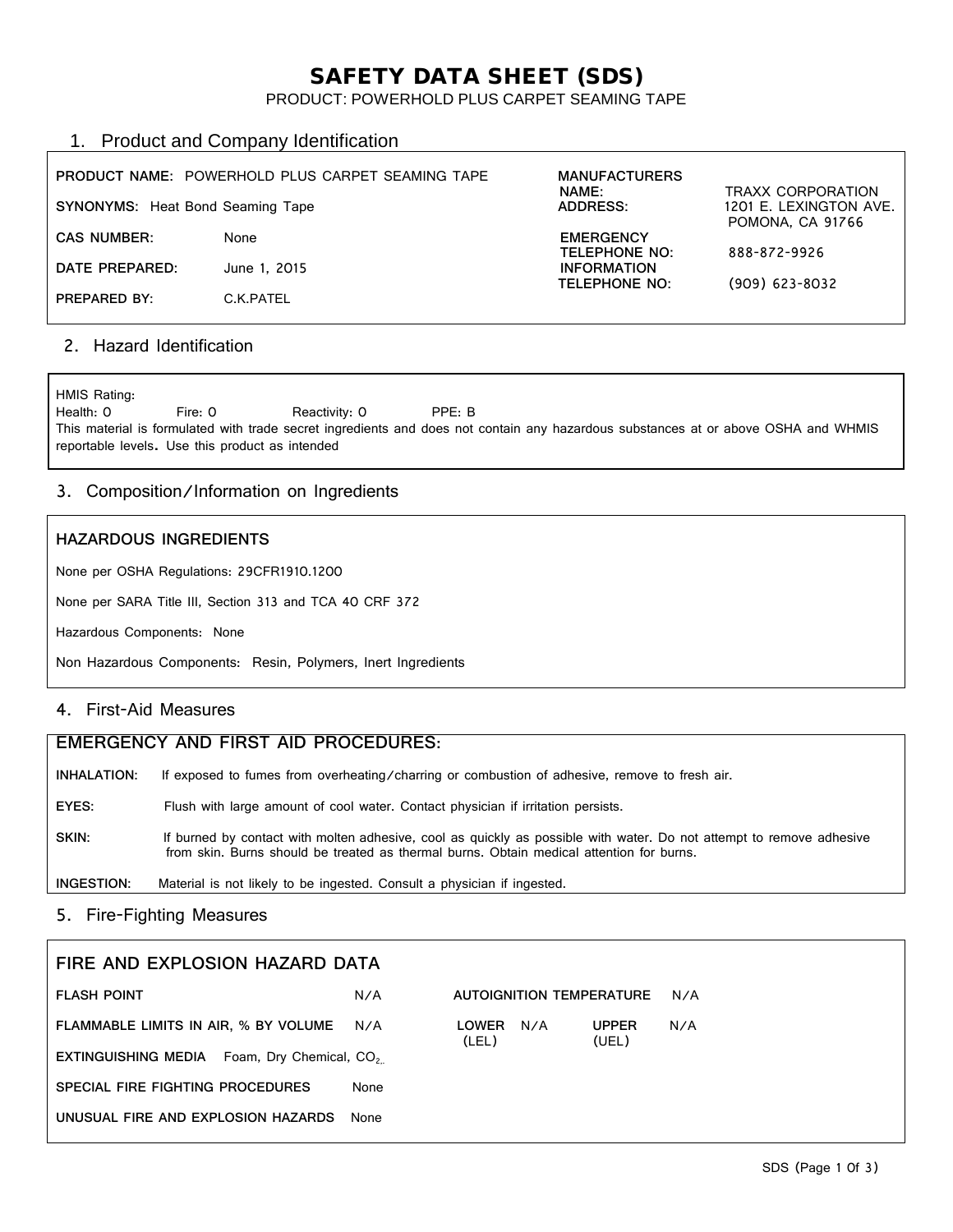# 6. Accidental Release Measures

# **SPILL OR LEAK PROCEDURES**

**STEPS TO BE TAKEN IF MATERIAL IS RELEASED OR SPILLED:** Not applicable for product in purchase form.

**WASTE DISPOSAL METHOD:** Dispose according to Federal, State and Local regulations.

### 7. Handling and Storage

# **PRECAUTIONS FOR SAFE HANDLING AND USE**

**PRECAUTION FOR HANDLING AND STORING:** Keep out of reach of children. Avoid excessive heat and freezing.

**OTHER PRECAUTIONS:** Prevent or mitigate the generation of irritating vapors from overheating/charring of adhesive by insuring the iron is clean and operating at proper temperatures.

### 8. Exposure Controls and Personal Protection

# **CONTROL MEASURES RESPIRATORY PROTECTION:** Not required. **VENTILATION:** Normal room ventilation with fans if necessary. **PROTECTIVE GLOVES:** Not required. **EYE PROTECTION:** Safety glasses recommended. **WORK/HYGIENE PRACTICES:** General hygiene and safe handling procedures are believed to be generally applicable.

# 9. Physical and Chemical Properties

| PHYSICAL DATA                                                                                                     |                                                                                                            |                                       |      |  |  |  |
|-------------------------------------------------------------------------------------------------------------------|------------------------------------------------------------------------------------------------------------|---------------------------------------|------|--|--|--|
| APPEARANCE AND ODOR:<br>Odorless, milky white/amber color solid adhesive covering a woven fabric scrim and paper. |                                                                                                            |                                       |      |  |  |  |
| <b>BOILING POINT</b> $((760 \text{ mm}, \text{ Hq}))$                                                             | N/A                                                                                                        | SPECIFIC GRAVITY (H <sub>2</sub> O=1) | 0.98 |  |  |  |
| VAPOR PRESSURE AT 20°C                                                                                            | N/A                                                                                                        | VAPOR DENSITY (AIR=1)                 | N/A  |  |  |  |
| SOLUBILITY IN WATER:                                                                                              | Insoluble                                                                                                  | PERCENT VOLATILES (BY VOLUME)         | - 0  |  |  |  |
| <b>EVAPORATION RATE (BUTYL ACETATE = 1)</b>                                                                       | N/A                                                                                                        | рH                                    | N/A  |  |  |  |
| <b>VOLATILE ORGANIC COMPOUNDS (VOC)</b>                                                                           | Zero                                                                                                       |                                       |      |  |  |  |
| <b>VOLATILE ORGANIC EMISSIONS (VOE)</b>                                                                           | None @ ambient temperature                                                                                 |                                       |      |  |  |  |
| <b>VOLATILE ORGANIC EMISSIONS (VOE)</b>                                                                           | Negligible @ application temperature<br>$\leq$ 0.08 mg/m <sup>3</sup> (Cal/OSHA PEL 37 mg/m <sup>3</sup> ) |                                       |      |  |  |  |

# **10. Stability and Reactivity**

| REACTIVITY DATA                            |                         |                                                              |  |
|--------------------------------------------|-------------------------|--------------------------------------------------------------|--|
| <b>STABILITY: Stable</b>                   |                         |                                                              |  |
| <b>CONDITIONS TO AVOID:</b> Excessive Heat |                         | <b>HAZARDOUS DECOMPOSITION PRODUCTS: Combustion Products</b> |  |
| INCOMPATIBILITY:<br>(MATERIALS TO AVOID)   | Strong Oxidizing Agents | HAZARDOUS POLYMERIZATION:<br>Will Not Occur                  |  |